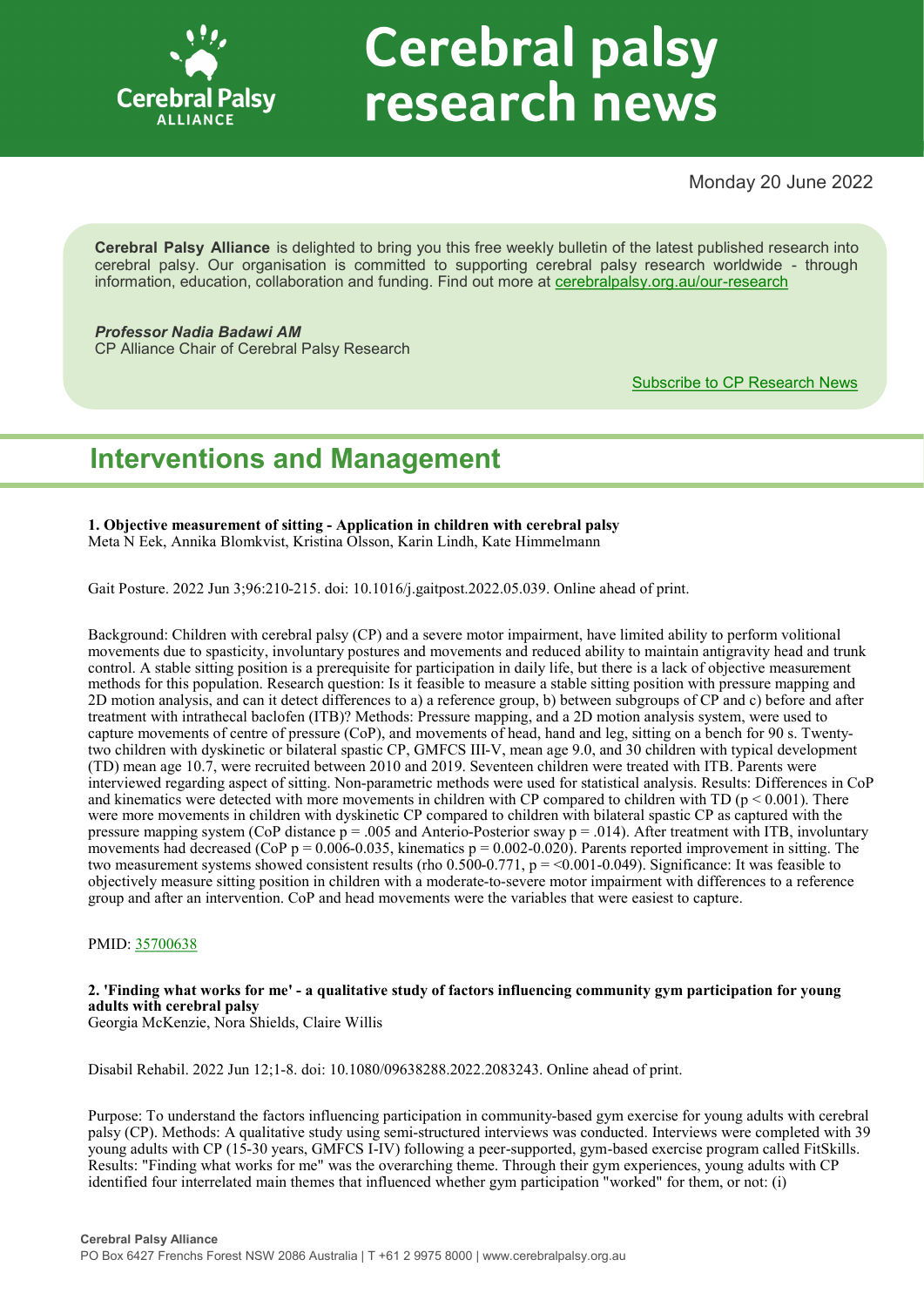psychological factors, (ii) a "social" participation context, (iii) organisational and logistical support, and (iv) cost. The social context of FitSkills was perceived to positively influence psychological health outcomes and attenuate perceived barriers to participation. Organisational support facilitated their initial attendance, while logistical effort and cost affected ongoing or future gym participation. Conclusions: Social involvement plays a critical role in positive participation experiences in community exercise settings for young adults with CP. Clinicians supporting exercise participation for this group should prioritise intervention strategies that promote social engagement and mental wellbeing. Collaboration between clinicians, community leisure organisations, and funding bodies may be essential to overcome logistical and financial barriers during the transition to adulthood. Implications for rehabilitation. The main factor influencing the attendance, involvement, and ongoing exercise preferences of young adults with cerebral palsy (CP) was the social context of the participation experience. Altering the social environment through peer-mentoring can facilitate participation in the gym. Young adults with CP consider mental wellbeing to be an important motivator and outcome of gym-based exercise participation. Mental wellbeing should be prioritised for health promotion for this group. Collaboration between recreation organisations, health services, clinicians, and consumers to address logistical and financial factors can facilitate positive physical activity participation experiences in community settings.

# PMID: [35694973](http://www.ncbi.nlm.nih.gov/pubmed/35694973)

**3. A Novel Technique for Occipitocervical Fusion with Triple Rod Connection to Prevent Implant Failure** Fumihiko Eto, Hiroshi Takahashi, Toru Funayama, Masao Koda, Masashi Yamazaki

Case Reports Cureus. 2022 May 8;14(5):e24821. doi: 10.7759/cureus.24821. eCollection 2022 May.

Occipitocervical fusion is an effective surgical method for treating various upper cervical disorders. However, complications such as implant failure due to rod breakage have been reported. Therefore, we devised a surgical technique for occipitocervical fusion with a triple rod connection to prevent implant failure. Occipitocervical fusion with triple rod connection was performed in two cases with a high risk of instability such as athetoid cerebral palsy and rheumatoid arthritis. A multiaxial screw (diameter: 4.5 mm) was inserted into the screw hole in the middle of the occipital plate, and subsequently, an additional rod was attached. It was connected to the main rod using an offset connector at the caudal side. The connection of the additional rod was simple and did not interfere with the fusion bed for bone graft between the occipital bone and axis. The head of the screw was crimped to the occipital plate, and the plate was firmly fixed. Moreover, since the head of the screw did not protrude to the dorsal side, the tension of the soft tissue and skin did not increase. No complications occurred after surgery in both cases. In addition, no special instruments were required to connect the additional rod to the main rod in this procedure. Therefore, our technique may be useful as an option to prevent implant failure due to rod breakage at the craniocervical junction.

# PMID: [35693373](http://www.ncbi.nlm.nih.gov/pubmed/35693373)

**4. The Myotube Analyzer: how to assess myogenic features in muscle stem cells**

Simon Noë, Marlies Corvelyn, Sarah Willems, Domiziana Costamagna, Jean-Marie Aerts, Anja Van Campenhout, Kaat Desloovere

Skelet Muscle. 2022 Jun 10;12(1):12. doi: 10.1186/s13395-022-00297-6.

Background: The analysis of in vitro cultures of human adult muscle stem cells obtained from biopsies delineates the potential of skeletal muscles and may help to understand altered muscle morphology in patients. In these analyses, the fusion index is a commonly used quantitative metric to assess the myogenic potency of the muscle stem cells. Since the fusion index only partly describes myogenic potency, we developed the Myotube Analyzer tool, which combines the definition of the fusion index with extra features of myonuclei and myotubes obtained from satellite cell cultures. Results: The software contains image adjustment and mask editing functions for preprocessing and semi-automatic segmentation, while other functions can be used to determine the features of nuclei and myotubes. The fusion index and a set of five novel parameters were tested for reliability and validity in a comparison between satellite cell cultures from children with cerebral palsy and typically developing children. These novel parameters quantified extra nucleus and myotube properties and can be used to describe nucleus clustering and myotube shape. Two analyzers who were trained in cell culture defined all parameters using the Myotube Analyzer app. Out of the six parameters, five had good reliability reflected by good intra-class correlation coefficients (> 0.75). Children with cerebral palsy were significantly different from the typically developing children ( $p < 0.05$ ) for five parameters, and for three of the six parameters, these differences exceeded the minimal detectable differences. Conclusions: The Myotube Analyzer can be used for the analysis of fixed differentiated myoblast cultures with nuclear and MyHC staining. The app can calculate the fusion index, an already existing parameter, but also provides multiple new parameters to comprehensively describe myogenic potential in its output. The raw data used to determine these parameters are also available in the output. The parameters calculated by the tool can be used to detect differences between cultures from children with cerebral palsy and typically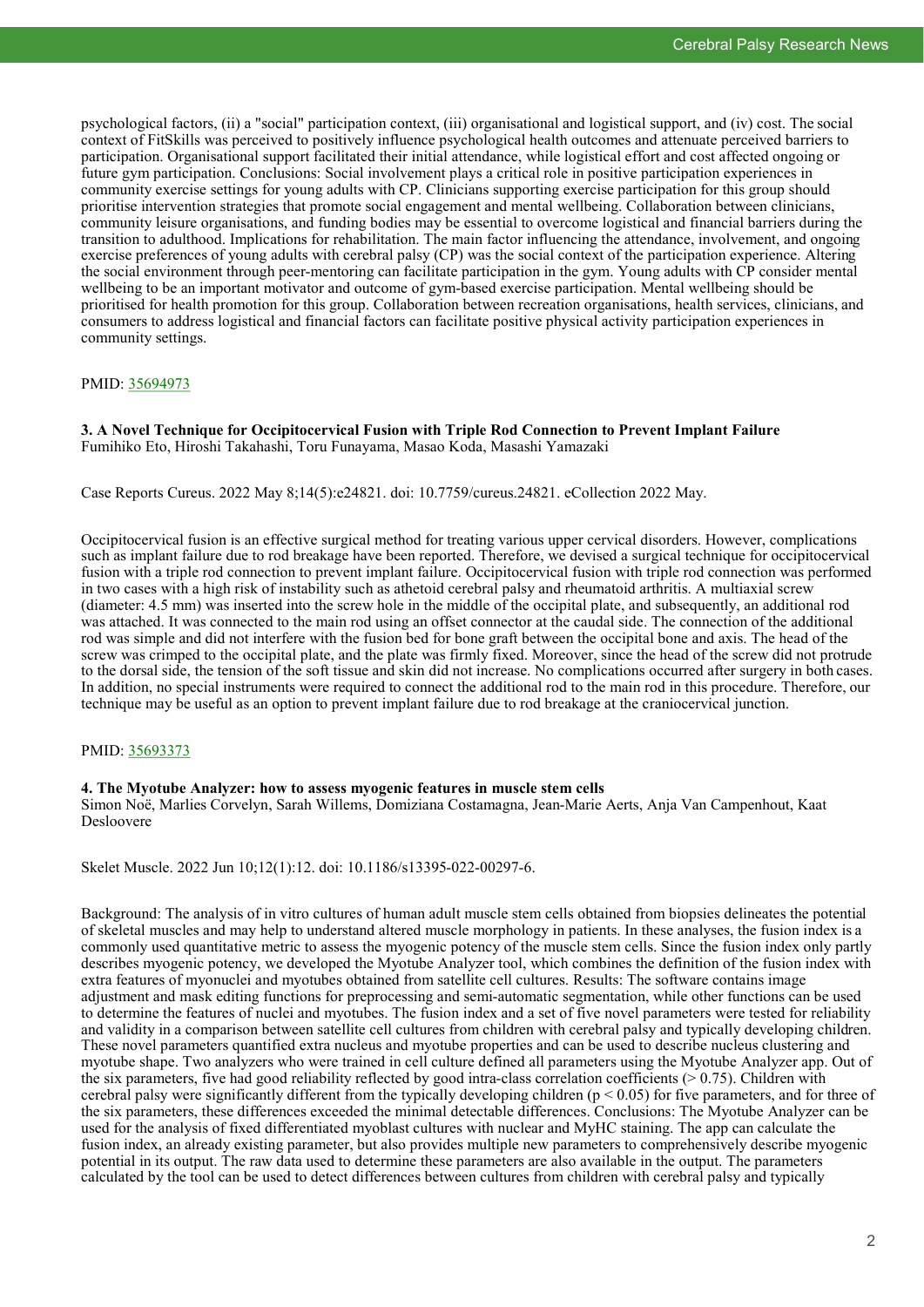developing children. Since the program is open source, users can customize it to fit their own analysis requirements.

# PMID: [35689270](http://www.ncbi.nlm.nih.gov/pubmed/35689270)

# **5. Analysis of sedation and general anesthesia in patients with special needs in dentistry using the Korean healthcare big data**

Jieun Kim, Hyuk Kim, Kwang-Suk Seo, Hyun Jeong Kim

J Dent Anesth Pain Med. 2022 Jun;22(3):205-216. doi: 10.17245/jdapm.2022.22.3.205. Epub 2022 May 27.

Background: People with special needs tend to require diverse behavioral management in dentistry. They may feel anxious or uncomfortable or may not respond to any communication with the dentists. Patients with medical, physical, or psychological disorders may not cooperate and therefore require sedation (SED) or general anesthesia (GA) to receive dental treatment. Using the healthcare big data in Korea, this study aimed to analyze the trends of SED and GA in special needs patients undergoing dental treatment. It is believed that these data can be used as reference material for hospitals and for preparation of guidelines and related policy decisions of associations or governments for special needs patients in dentistry. Methods: The study used selected health information data provided by the Korean National Health Insurance Service. Patients with a record of use of one of the eight selected drugs used in dental SED between January 2007 and September 2019, those with International Classification of Diseases-10 codes for attention deficit hyperactivity disorder (ADHD), phobia, brain disease, cerebral palsy, epilepsy, genetic disease, autism, mental disorder, mental retardation, and dementia were selected. The insurance claims data were analyzed for age, sex, sedative use, GA, year, and institution. Results: The number of special needs patients who received dental treatment under SED or GA from January 2007 to September 2019 was 116,623. Number of SED cases was 136,018, performed on 69,265 patients, and the number of GA cases was 56,308, implemented on 47,257 patients. In 2007, 3100 special needs patients received dental treatment under SED while in 2018 the number of cases increased 6 times to 18,528 SED cases. In dentistry, ADHD was the most common disability for SED cases while phobia was the most common cause of disability for GA. The male-to-female ratio with respect to SED cases was higher for males (M:  $F = 64.36\% : 35.64\%$ ). Conclusion: The application of the SED method and GA for patients with special needs in dentistry is increasing rapidly; thus, preparing guidelines and reinforcing the education and system are necessary.

# PMID: [35693353](http://www.ncbi.nlm.nih.gov/pubmed/35693353)

**6. The predictive ability of the Lacey Assessment of Preterm Infants (LAPI), Cranial Ultrasound (cUS) and General Movements Assessment (GMA) for Cerebral Palsy (CP): A prospective, clinical, single center observational study** Claire Marcroft, Patricia Dulson, Jennifer Dixon, Nicholas Embleton, Anna Purna Basu

Early Hum Dev. 2022 May 21;105589. doi: 10.1016/j.earlhumdev.2022.105589. Online ahead of print.

Background and aim: The LAPI, cUS and GMA are assessments used clinically in the UK to identify preterm infants at high risk of neurodevelopmental disabilities such as cerebral palsy. This study investigated the ability of these assessments to predict cerebral palsy at 2 years corrected gestational age. Methods: Design: Prospective longitudinal cohort study including infants born <30 weeks' gestation from a single tertiary neonatal intensive care unit. The LAPI and cUS were undertaken as part of routine care before term equivalent age and the GMA was undertaken at 11-18 weeks corrected gestational age. Results: There were 123 eligible infants and 95 infants (77.2%) were included. Thirteen infants (13.7%) had a diagnosis of CP at 2 years. There was no significant difference in gestational age, gender, or birth weight between the groups with and without a diagnosis of CP. The highest accuracy of prediction of CP was achieved by an aberrant, absent fidgety general movements classification with a sensitivity of 92.3% and specificity of 98.9%. Combining the GMA to include the cUS or LAPI did not increase the predictive accuracy. Conclusion: The GMA when undertaken in clinical practice had high accuracy for predicting CP at 2 years corrected age in infants born <30 weeks gestation; LAPI and cUS did not improve this accuracy.

# PMID: [35690549](http://www.ncbi.nlm.nih.gov/pubmed/35690549)

**7. Excitability of the radiculo-medullary circuitry in spastic cerebral palsy: An intraoperative neurophysiological study in children undergoing selective dorsal rhizotomy**

Marc Sindou, George Georgoulis, Anthony Joud, Eleftherios Neromyliotis, Argyrios Dinopoulos

Dev Med Child Neurol. 2022 Jun 14. doi: 10.1111/dmcn.15315. Online ahead of print.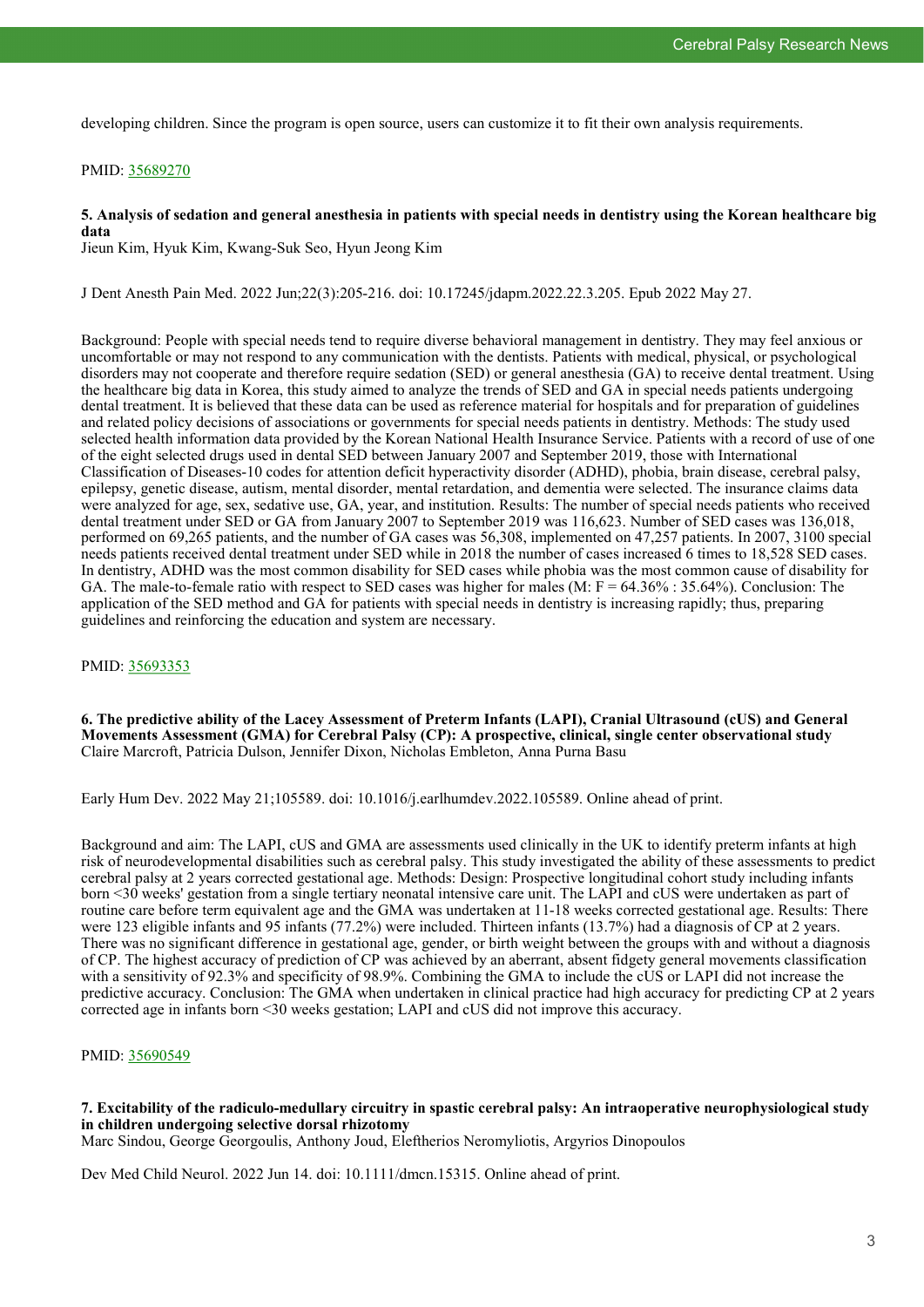Aim: To explore - through intraoperative neurophysiology mapping and recordings - the comparative distribution of the reflexive excitability of the L2 to S2 radiculo-metameric segments of the spinal cord in a series of children with bilateral spastic cerebral palsy (CP) who underwent selective dorsal rhizotomy (SDR). Method: Our series included 46 consecutive children (36 males, 10 females; aged 5-16 years, mean 8 years) who underwent SDR, using keyhole interlaminar dorsal rhizotomy. The procedure allowed access to all L2 to S2 roots independently, while preserving the posterior architecture of the lumbar spine. Dorsal roots were stimulated selectively to test reflexive excitability of the corresponding radiculo-metameric levels. Stimulation parameters were identical for all roots for optimal comparison between root levels, with an intensity just above threshold to avoid excessive diffusion. The responses in the main muscular groups in each lower limb were clinically observed and electromyograms recorded. Degrees of excitability were quantified according to Fasano's scale. Results: The difference between root levels was highly significant. Median values of excitability were 1, 2, 3, 3, 3, and 3 for the L2, L3, L4, L5, S1, and S2 levels respectively. Lower root levels exhibited significantly more excitability. Interpretation: In addition to insight into the spasticity of children with CP, the profile of segmental excitability can be useful in establishing surgical planning when programming SDR.

# PMID: [35698904](http://www.ncbi.nlm.nih.gov/pubmed/35698904)

# **8. Differential Gene Expression in Cord Blood of Infants Diagnosed with Cerebral Palsy: a Pilot Analysis of the BEAM Cohort**

Maria L V Dizon, Raye-Ann O deRegnier, Steven J Weiner, Michael W Varner, Dwight J Rouse, Maged M Costantine, Ronald J Wapner, John M Thorp, Sean C Blackwell, Nina K Ayala, Antonio F Saad, Steve N Caritis, Eunice Kennedy Shriver National Institute of Child Health

Dev Neurosci. 2022 Jun 15. doi: 10.1159/000525483. Online ahead of print.

The Beneficial Effects of Antenatal Magnesium (BEAM) clinical trial was conducted between 1997-2007, and demonstrated a significant reduction in cerebral palsy  $\overline{CP}$ ) in preterm infants who were exposed to peripartum magnesium sulfate (MgSO4). However, the mechanism by which MgSO4 confers neuroprotection remains incompletely understood. Cord blood samples from this study were interrogated during an era when next generation sequencing was not widely accessible and few gene expression differences or biomarkers were identified between treatment groups. Our goal was to use bulk RNA deep sequencing to identify differentially expressed genes comparing the following four groups: newborns who ultimately developed CP treated with MgSO4 or placebo, and controls (newborns who ultimately did not develop CP) treated with MgSO4 or placebo. Those who died after birth were excluded. We found that MgSO4 upregulated expression of SCN5A only in the control group, with no change in gene expression in cord blood of newborns who ultimately developed CP. Regardless of MgSO4 exposure, expression of NPBWR1 and FTO were upregulated in cord blood of newborns who ultimately developed CP compared with controls. These data support that MgSO4 may not exert its neuroprotective effect through changes in gene expression. Moreover, NPBWR1 and FTO may be useful as biomarkers, and may suggest new mechanistic pathways to pursue in understanding the pathogenesis of CP. The small number of cases ultimately available for this secondary analysis, with male predominance and mild CP phenotype, is a limitation of the study. In addition, differentially expressed genes were not validated by qRT-PCR.

PMID: [35705018](http://www.ncbi.nlm.nih.gov/pubmed/35705018)

# **9. Placental Pathology and Neonatal Encephalopathy**

Aine Fox, Emma Doyle, Michael Geary, Breda Hayes

Review Int J Gynaecol Obstet. 2022 Jun 13. doi: 10.1002/ijgo.14301. Online ahead of print.

Neonatal encephalopathy (NE) is an important cause of neonatal morbidity and mortality worldwide however there remain many gaps in our knowledge about its pathogenesis. The placenta has been implicated in the pathogenesis of this disease but conclusive evidence related to the placental factors that influence it is sparse. This review aims to outlines the current knowledge on the role of the placenta with particular attention to its role in NE as a consequence of hypoxia-ischaemia. Twenty -six original articles/review papers were used to compile this review. Three themes were identified from these publications: Fetal vascular malperfusion including umbilical cord pathology, inflammatory changes in the placenta and maternal vascular malperfusion including placental weight. These features were identified as being significant in the development of NE. Advancing our understanding of this relationship between placental pathology and NE may facilitate the development of additional antenatal screening to better identify at risk fetuses. This paper highlights areas for further research through antenatal screening and placental histology.

PMID: [35694848](http://www.ncbi.nlm.nih.gov/pubmed/35694848)